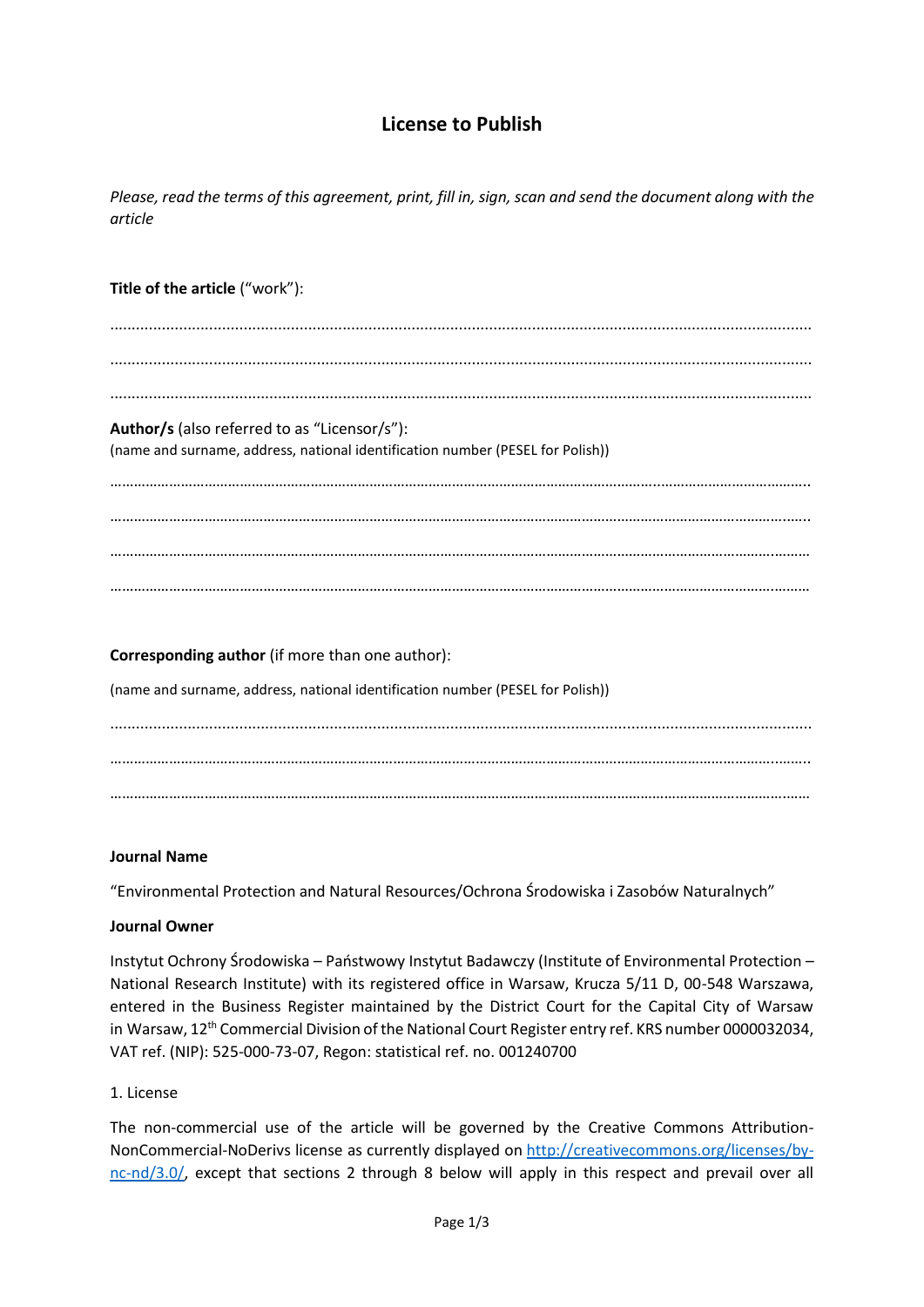conflicting provisions of such license model. Without prejudice to the foregoing, the author hereby grants the Journal Owner the exclusive license for commercial use of the article (for U.S. government employees: to the extent transferable) according to section 2 below, and sections 4 through 9 below, throughout the world, in any form, in any language, for the full term of copyright, effective upon acceptance for publication.

## 2. Author's Warranties

The author warrants that the article is original, written by stated author/s, has not been published before, contains no unlawful statements, does not infringe the rights of others, is subject to copyright that is vested exclusively in the author and free of any third party rights, and that any necessary written permissions to quote from other sources have been obtained by the author/s.

## 3. User Rights

Under the Creative Commons Attribution-NonCommercial-NoDerivs license, the author(s) and users are free to share (copy, distribute and transmit the contribution) under the following conditions: 1. they must attribute the contribution in the manner specified by the author or licensor, 2. they may not use this contribution for commercial purposes, 3. they may not alter, transform, or build upon this work.

## 4. Rights of Authors

Authors retain the following rights: - copyright, and other proprietary rights relating to the article, such as patent rights, - the right to use the substance of the article in future own works, including lectures and books, - the right to reproduce the article for own purposes, provided the copies are not offered for sale, - the right to self-archive the article.

## 5. Co-Authorship

If the article was prepared jointly with other authors, the signatory of this form warrants that he/she has been authorized by all co-authors to sign this agreement on their behalf, and agrees to inform his/her co-authors of the terms of this agreement.

## 6. Termination

This agreement can be terminated by the author or the Journal Owner upon two months' notice where the other party has materially breached this agreement and failed to remedy such breach within a month of being given the terminating party's notice requesting such breach to be remedied. No breach or violation of this agreement will cause this agreement or any license granted in it to terminate automatically or affect the definition of the Journal Owner. After the lapse of forty (40) years of the date of this agreement, this agreement can be terminated without cause by the author or the Journal Owner upon two years' notice. The author and the Journal Owner may agree to terminate this agreement at any time. This agreement or any license granted in it cannot be terminated otherwise than in accordance with this section 6.

## 7. Royalties

This agreement entitles the author to no royalties or other fees. To such extent as legally permissible, the author waives his or her right to collect royalties relative to the article in respect of any use of the article by the Journal Owner or its sublicensee.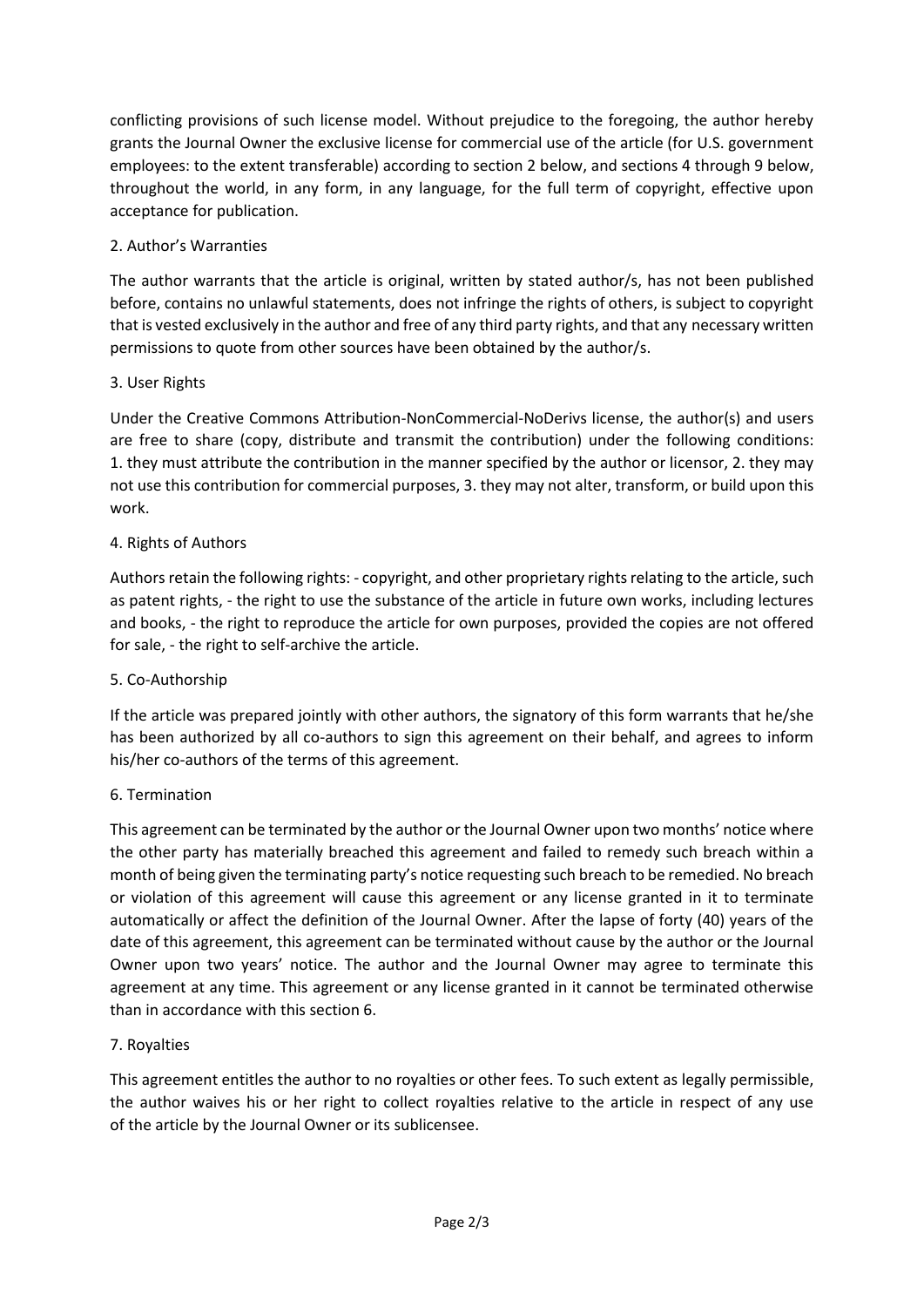#### 8. Miscellaneous

The Journal Owner will publish the article (or have it published) in the Journal, if the article's editorial process is successfully completed and the Journal Owner or its sublicensee has become obligated to have the article published. Where such obligation depends on the payment of a fee, it shall not be deemed to exist until such time as that fee is paid. The Journal Owner may conform the article to a style of punctuation, spelling, capitalization and usage that it deems appropriate. The author acknowledges that the article may be published so that it will be publicly accessible and such access will be free of charge for the readers. The Journal Owner will be allowed to sublicense the rights that are licensed to it under this agreement. This agreement will be governed by the laws of POLAND.

### 9. Scope of the Commercial License

The exclusive right and license granted under this agreement to the Journal Owner for commercial use is as follows: a. to prepare, reproduce, manufacture, publish, distribute, exhibit, advertise, promote, license and sublicense printed and electronic copies of the article, through the Internet and other means of data transmission now known or later to be developed; the foregoing will include abstracts, bibliographic information, illustrations, pictures, indexes and subject headings and other proprietary materials contained in the article, b. to exercise, license, and sub-license others to exercise subsidiary and other rights in the article, including the right to photocopy, scan or reproduce copies thereof, to reproduce excerpts from the article in other works, and to reproduce copies of the article as part of compilations with other works, including collections of materials made for use in classes for instructional purposes, customized works, electronic databases, document delivery, and other information services, and publish, distribute, exhibit and license the same.

Where this agreement refers to a license granted to the Journal Owner in this agreement as exclusive, the author commits not only to refrain from granting such license to a third party but also to refrain from exercising the right that is the subject of such license otherwise than by performing this agreement.

The Journal Owner will be entitled to enforce in respect of third parties, to such extent as permitted by law, the rights licensed to it under this agreement.

If the article was written in the course of employment by the US or UK Government, and/or arises from NIH funding, please consult the Journal Owner for further instructions.

The authors' personal data will be processed by the publisher of the journal "Environmental Protection and Natural Resources/Ochrona Środowiska i Zasobów Naturalnych", i.e. the Institute of Environmental Protection – National Research Institute in accordance with the Information Clause available at: <https://sciendo.com/journal/OSZN> (headline For Authors).

| Place, date | Author/s signature: |
|-------------|---------------------|
|             |                     |
|             |                     |
|             |                     |
|             |                     |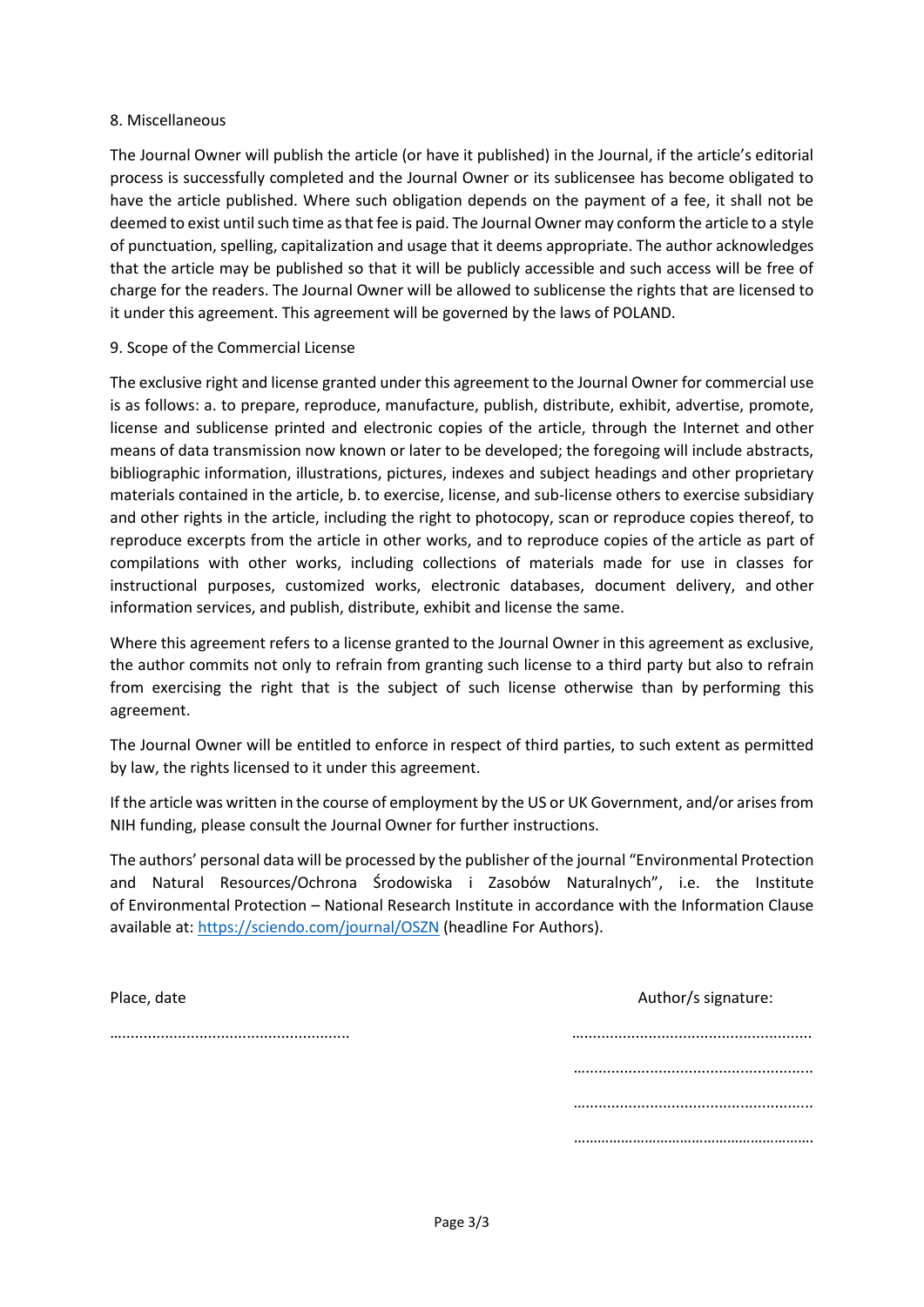## **Title of the article ("work")**:

…………………………………………………………………………………………………………………………..……………………………….. ………………………………………………………………………………………………………………………………………………………..…..

…………………………………………………………………………………………………………………………………………………….………

### **Author/s:**

(name and surname, academic title, affiliation: cathedral, faculty, university, address of a scientific or industry unit; e-mail):

…………………………………………………………………………………………………………………………..……………………………….. ………………………………………………………………………………………………………………………………………………………..….. …………………………………………………………………………………………………………………………………………………….……… …………………………………………………………………………………………………………………………………………………….……… …………………………………………………………………………………………………………………………..……………………………….. ………………………………………………………………………………………………………………………………………………………..….. …………………………………………………………………………………………………………………………..……………………………….. …………………………………………………………………………………………………………………………..………………………………..

# **Authors' Statement**

I/we hereby declare that:

1. the submitted work is original and has never been published before and has not been reported to another publishing house, nor does it violate copyrights, legal and material interests of other persons.

2. I/we have read the Ethical Rules of Publication and the Instruction for Authors posted at: <https://sciendo.com/journal/OSZN> (headline For Authors) and the article was prepared in accordance with the guidelines of the journal "Environmental Protection and Natural Resources/Ochrona Środowiska i Zasobów Naturalnych" published at above website.

3. I/we transfer copyrights to this work to the publisher of the journal "Environmental Protection and Natural Resources/Ochrona Środowiska i Zasobów Naturalnych", i.e. the Institute of Environmental Protection – National Research Institute.

Place, date Author/s signature:

…..................................................... ….....................................................

………………………………………………………………… …………………………………………………………… …………………………………………………….